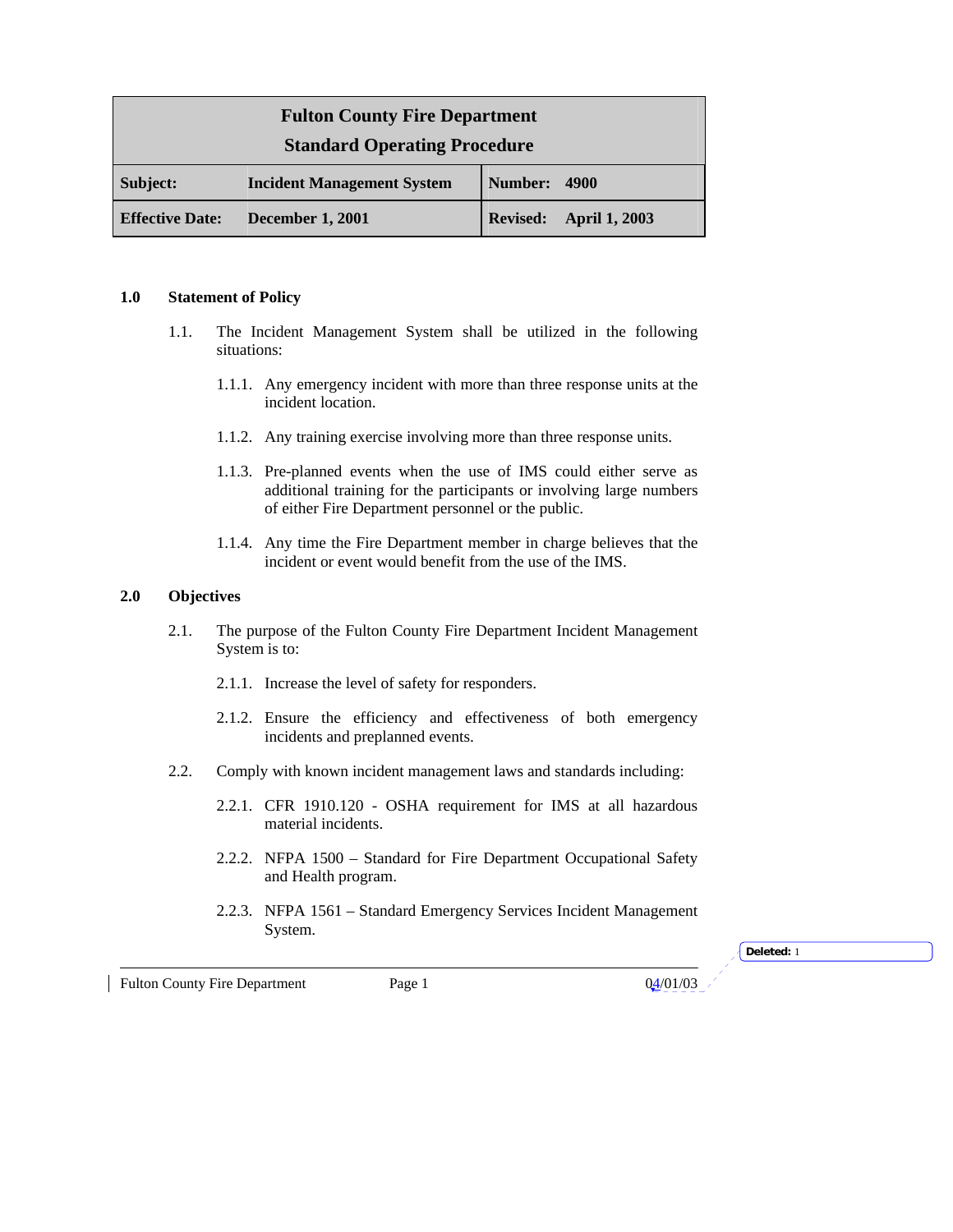2.3. To establish a system to ensure that Fulton County Fire Department members are trained and qualified to operate within the organization's IMS structure.

#### **3.0 Responsibility**

- 3.1. All members of the Fulton County Fire Department who manage either incidents or events are responsible for ensuring that the IMS is utilized in a manner consistent with this policy.
- 3.2. The Deputy Chief of Fire and EMS Operations shall be responsible for overseeing the field application of the IMS.
- 3.3. The Deputy Chief of Safety and Member Services shall be responsible for overseeing the training and qualification aspects of the IMS.
- 3.4. The Deputy Chief of Support Services shall be responsible for overseeing the reference and supporting technology aspects of the IMS.
- 3.5. Battalion/Division Chiefs shall be responsible for the consistent utilization of IMS in their battalions and divisions.
- 3.6. Company Officers are responsible for the consistent utilization of IMS in their companies.

## **4.0 Procedures**

- 4.1. Incident Management System Field Application:
	- 4.1.1. Field application of the IMS is synonymous with the term Incident Command System or ICS.
	- 4.1.2. The Fulton County Fire Department IMS shall be utilized in compliance with the following:
		- 4.1.2.1. The Model Procedures Guide for Structural Fire Fighting shall serve as the guide for application of the IMS for initial or first alarm responses, as well as incidents involving twenty-five (25) or less response units. Other Model Procedures Guides shall be utilized as references where they do not conflict with the Structural Guide.
		- 4.1.2.2. The National Incident Command System Curriculum shall be the primary guides for multiple alarm operations or incidents with more than twenty-five  $(25)$ response units.

Fulton County Fire Department Page 2 04/01/03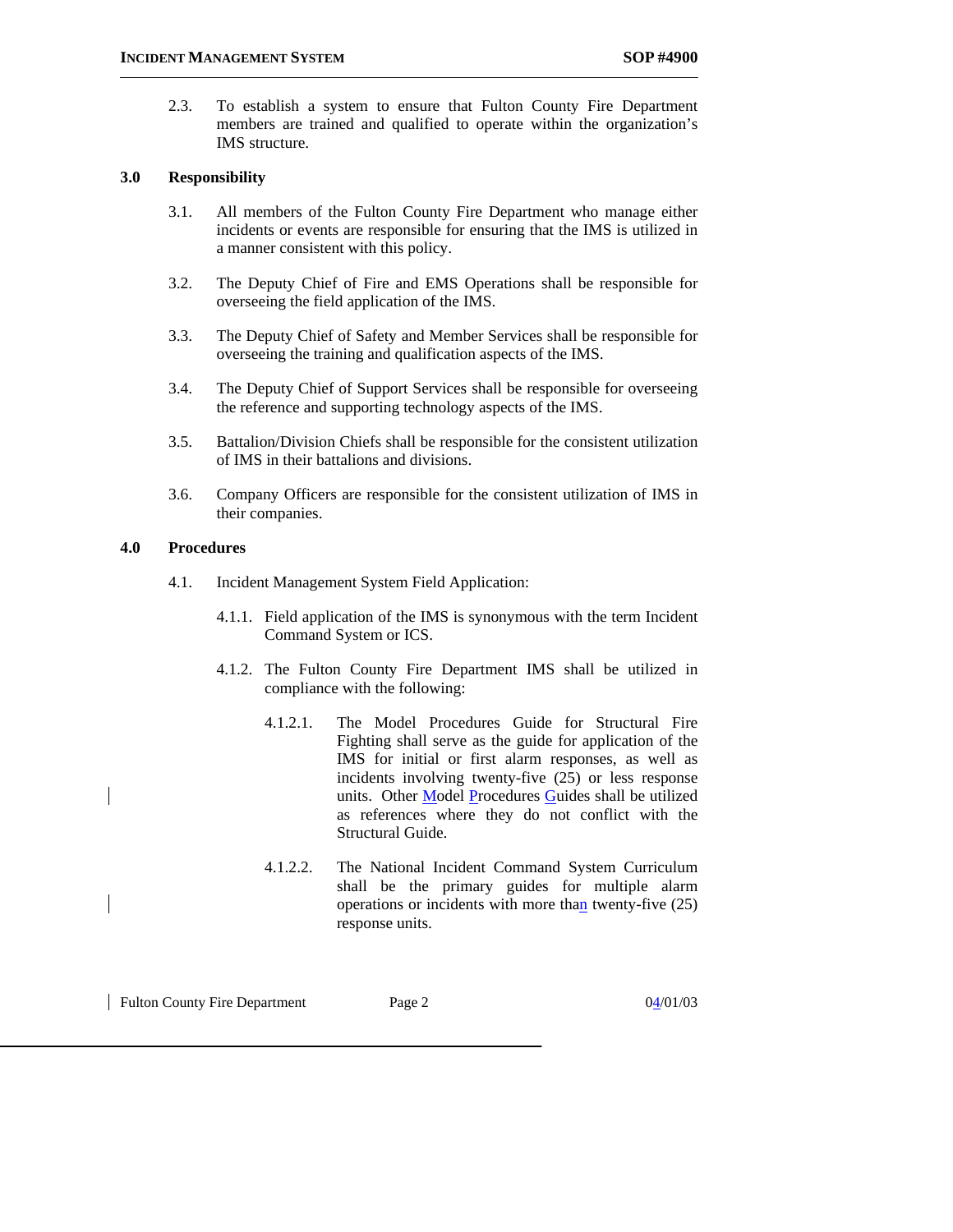- 4.1.3. No IMS reference that is in conflict with the above shall be utilized in the Fulton County Fire Department.
- 4.1.4. All members functioning in IMS capacities at the scene of an incident or event are to be identified by an appropriate identification vest.
- 4.1.5. Units at the scene of an emergency shall not engage in emergency activities in the immediate hazard area without the knowledge of the Incident Commander.
- 4.1.6. The Incident Commander at the scene of an emergency incident shall:
	- 4.1.6.1. (Establish or) Assume, confirm, position command:

4.1.6.1.1. Command Post

- SHALL be established at every incident where command is established.
- Notify the **D**ispatcher of the location of the Command Post.
- Maintain a presence at the Command Post until command is formally demobilized.
- 4.1.6.2. Perform a situation evaluation (size-up) and risk assessment.
- 4.1.6.3. Control all incident communications between the scene and Emergency Services.
	- 4.1.6.3.1. Provide a progress report to Emergency Services via radio whenever a time check is acknowledged consisting of the following as a minimum:
		- Incident conditions, including progress toward completion of tactical objectives.
		- Current tactical mode.
- 4.1.6.4. Manage the deployment of ALL units:

Fulton County Fire Department Page 3 04/01/03

| Deleted: c |  |
|------------|--|
| Deleted: p |  |

**Deleted:** Communication **Deleted:** s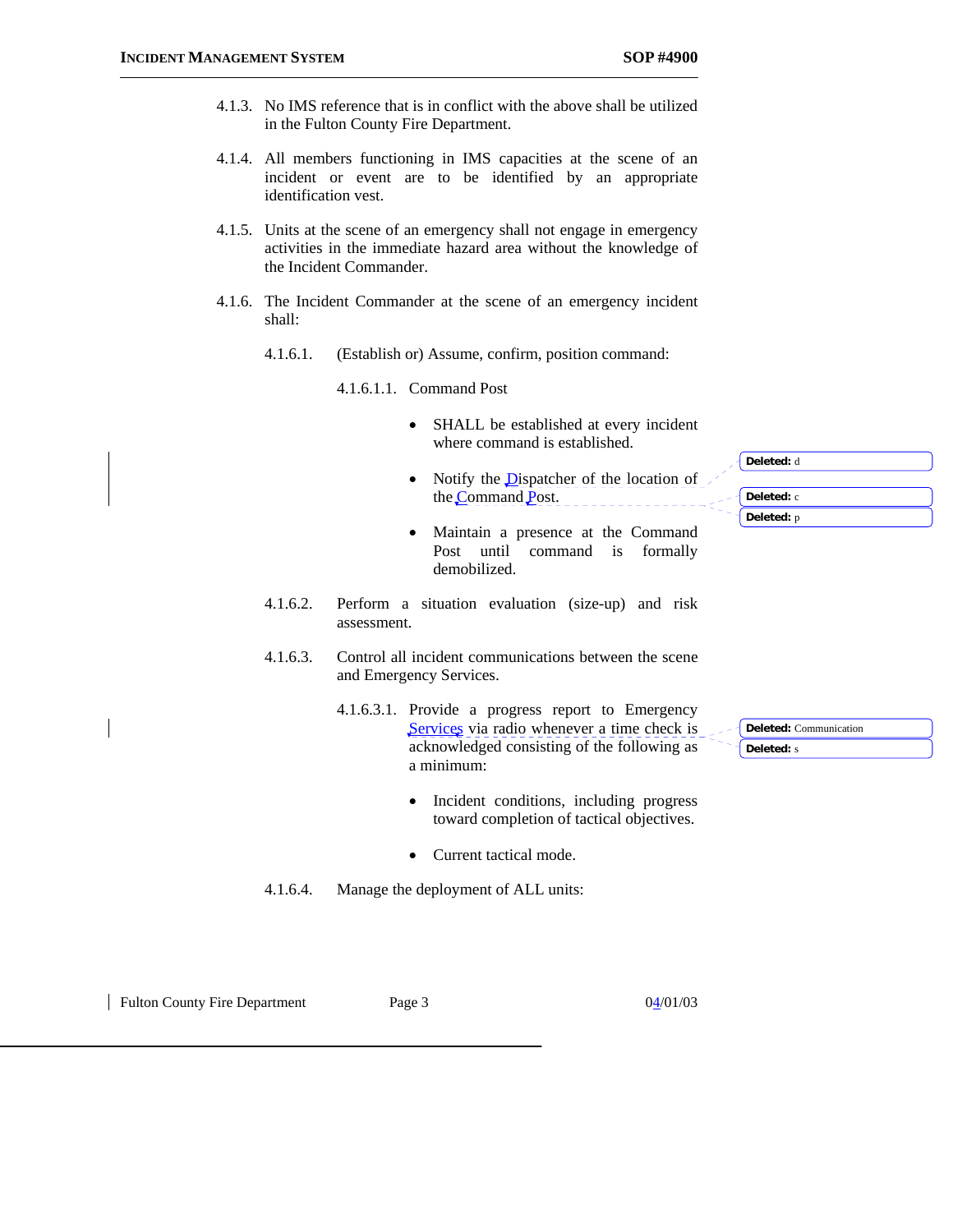|                                      | away from the incident.                                         | 4.1.6.4.1. Uncommitted units shall stage at a location<br>approximately one block or intersection                                                      |                                        |
|--------------------------------------|-----------------------------------------------------------------|--------------------------------------------------------------------------------------------------------------------------------------------------------|----------------------------------------|
|                                      | $\bullet$                                                       | The first unit to arrive at the scene of the<br>incident uncommitted shall announce the<br>location where they are staging.                            | Deleted: e                             |
|                                      | $\bullet$<br>delay response.                                    | All other arriving units shall attempt to<br>go to the same location if this will not                                                                  |                                        |
|                                      | $\bullet$                                                       | If, three or more engines or trucks arrive<br>on the scene prior to tactical assignments                                                               | Deleted: more                          |
|                                      | assignment.                                                     | being given by the Incident Commander,<br>a formal Incident Base shall be<br>established and managed by the third<br>unit to arrive without a tactical | Deleted: i<br>Deleted: c               |
|                                      | incident shall take<br>coordination<br>which they are assigned. | NO unit arriving at the scene of an<br>action without<br>with<br>the<br><b>Incident</b><br>Commander or the IMS position to                            | Deleted: i<br>Deleted: c               |
| 4.1.6.5.                             | size-up and risk assessment.                                    | Develop a strategy and incident action plan based on                                                                                                   |                                        |
|                                      | Form 201 shall be completed.                                    | 4.1.6.5.1. Whenever a Battalion Chief or higher<br>assumes command of an incident an ICS                                                               | Deleted: b<br>Deleted: c<br>Deleted: f |
| 4.1.6.6.                             | and complexity of the incident.                                 | Develop an incident organization that matches the size                                                                                                 |                                        |
| 4.1.6.7.                             |                                                                 | Review and revise the incident action plan as necessary.                                                                                               |                                        |
| 4.1.6.8.                             | Continue, transfer and terminate<br>appropriate.                | command<br>as                                                                                                                                          |                                        |
|                                      | scene.                                                          | 4.1.6.8.1. Command, once established, shall, continue,<br>throughout the incident and will be<br>terminated when the last unit has left the            | Deleted: be<br>Deleted: s              |
|                                      | officers at their discretion.                                   | 4.1.6.8.2. Command may be assumed by ranking                                                                                                           |                                        |
| <b>Fulton County Fire Department</b> | Page 4                                                          | 04/01/03                                                                                                                                               |                                        |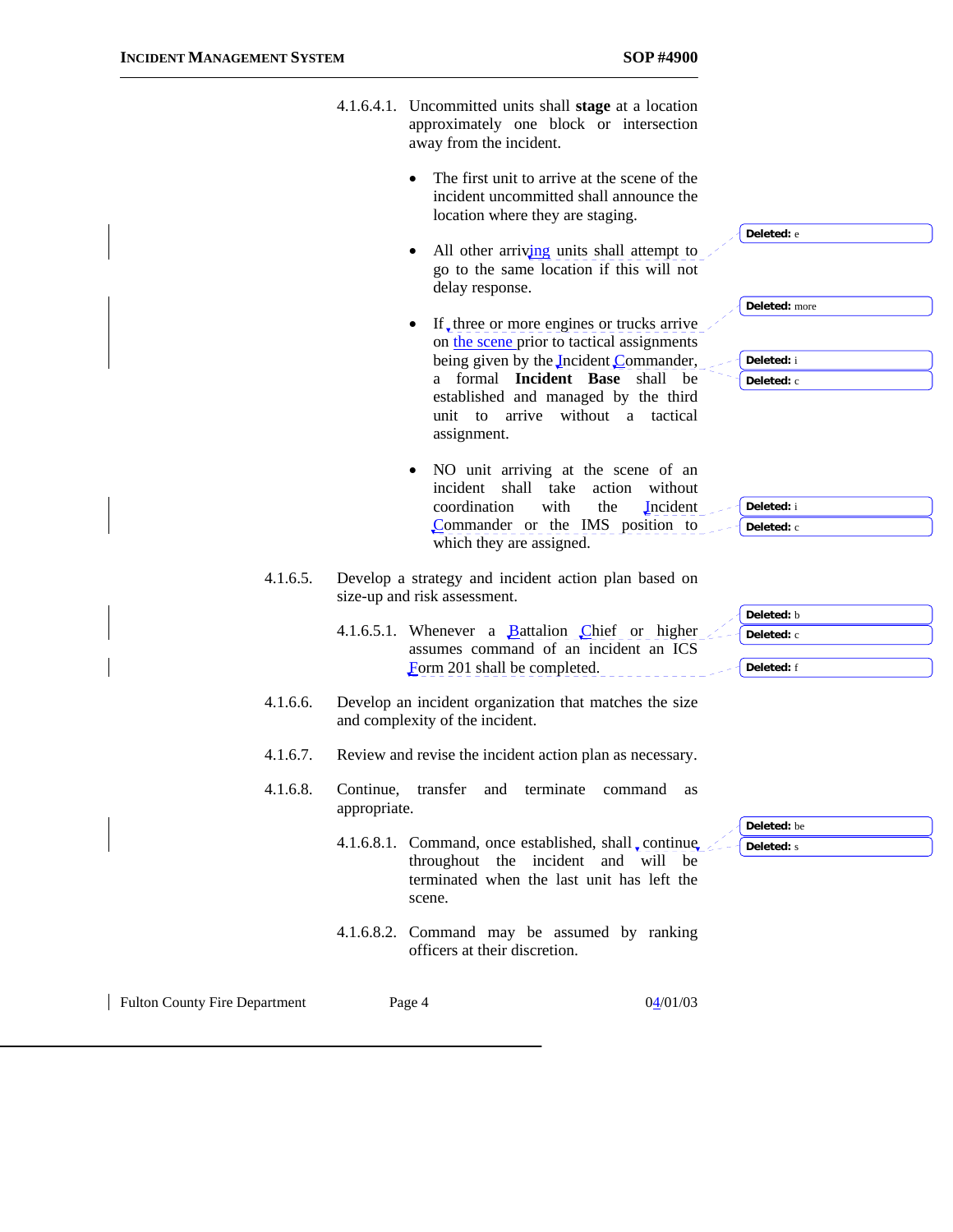- 4.1.6.8.3. Command will be transferred when it improves the overall management of the incident.
- 4.2. Incident Management System Training Program
	- 4.2.1. Each calendar year, the Fulton County Fire Department Training Division will facilitate on-going Incident Management training for Department members.
	- 4.2.2. All training facilitated by the Department shall be consistent with this policy.
	- 4.2.3. The Training Division shall provide the courses necessary to complete the Incident Management Qualification process every three years.
- 4.3. Incident Management Qualification Process
	- 4.3.1. The Fulton County Fire Department's Incident Management Qualification System is based on the most current national standards on incident management that are applicable.
	- 4.3.2. Currency is defined as being compliant with nationally recognized standards published no longer than two years prior to the effective date of the IQS.
	- 4.3.3. System revisions will be compliant with nationally recognized standards published no longer than two years prior to the effective date of the revision.
	- 4.3.4. Applicable standards in order of priority are:
		- 4.3.4.1. National Fire Protection Association Standards for Fire Department Incident Management Systems (1561). *Note: This standard is available on the Department intranet*.
		- 4.3.4.2. Model Procedures Guides from the National Fire Service Incident Management System Consortium.
		- 4.3.4.3. National Interagency Incident Management System as developed by the National Wildfire Coordinating Group.
	- 4.3.5. Endorsement levels are applicable in the field application of IMS as follows:

Fulton County Fire Department Page 5 04/01/03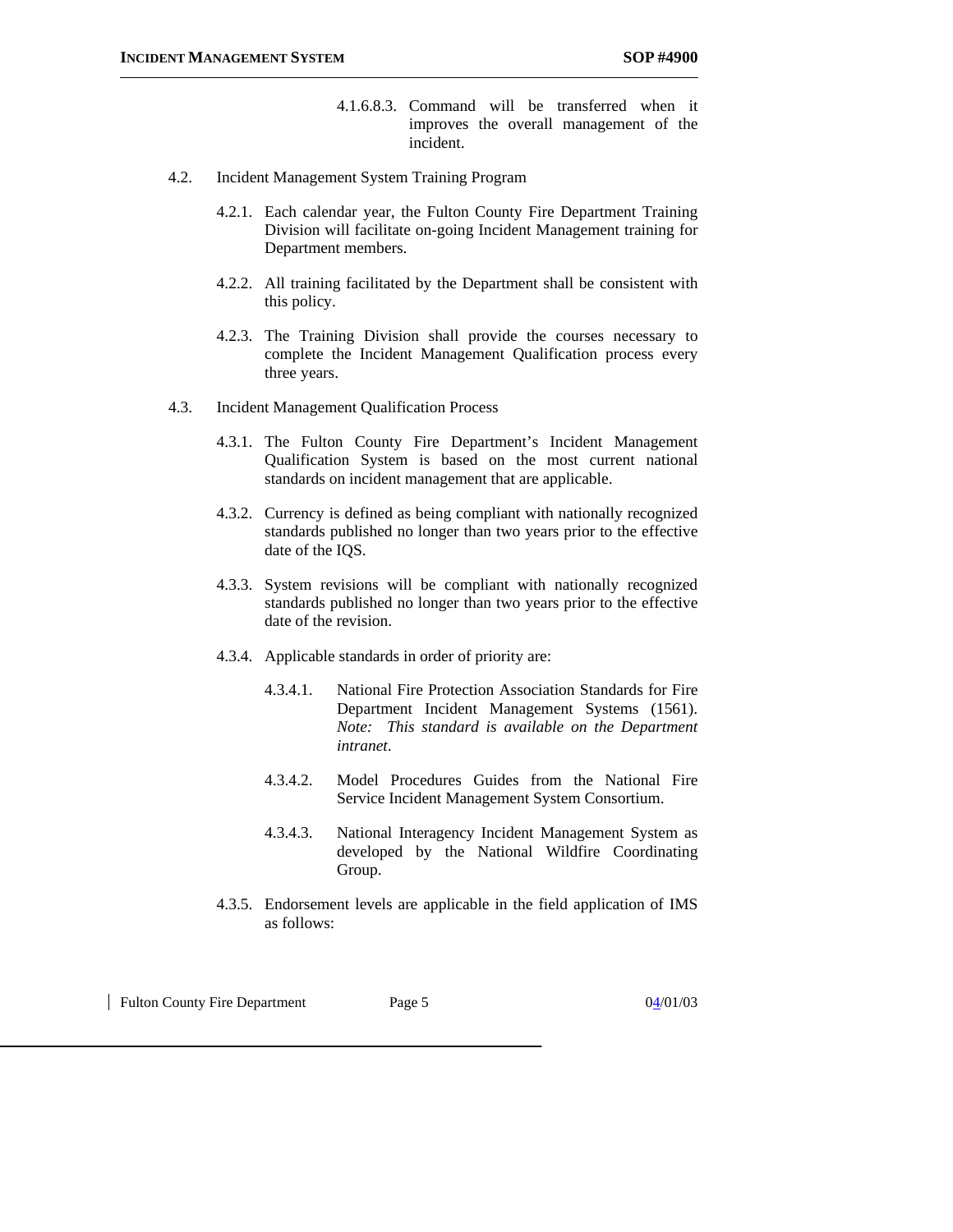- 4.3.5.1. Initial Response Level
	- 4.3.5.1.1. The Initial Response begins with the arrival of the first Fire Department member and ends when the fourth response unit arrives at the scene.
	- 4.3.5.1.2. Initial Response endorsement is the minimum level of IMS qualification necessary for a person to serve in the role of Company Officer.
	- 4.3.5.1.3. Positions at the Initial Response Level include:
		- Incident Commander Initial (Type 5)
		- Base Manager
	- 4.3.5.1.4. Training necessary to be endorsed at the Initial Response Level includes:
		- Managing Company Tactical Operations
		- NIIMS I-200
		- Building Construction
		- Hazardous Materials Operations
		- Technical Rescue Awareness
		- S.T.A.R.T. (Simple Triage and Rapid Transportation)
		- Wildland/Urban Interface
		- Leadership or Supervision
		- Terrorism Awareness
		- NFIRS Reporting
		- Customer Service
		- Base Manager
- 4.3.5.2. First Alarm Response Level:

Fulton County Fire Department Page 6 04/01/03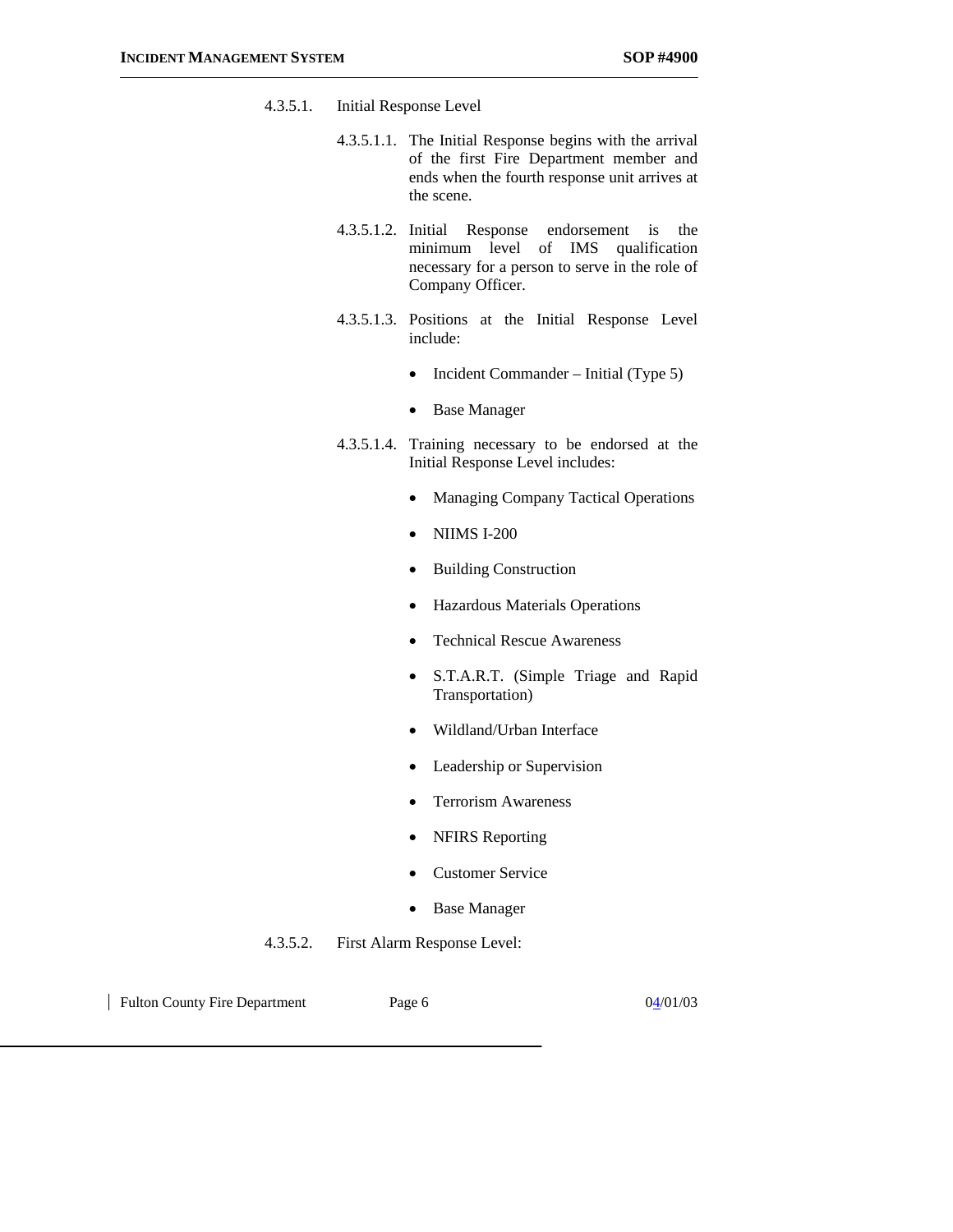- 4.3.5.2.1. Responses involving units in excess of the initial response, up to eight total response units including all Chief Officers.
- 4.3.5.2.2. Members at the IQS First Alarm Level must be endorsed at the Initial Response Level and should be capable of managing an incident from initial stages to the point the incident requires a second or greater alarm.
- 4.3.5.2.3. Positions included at the First Alarm Response Level are:
	- Safety Officer
	- Tactical Level Supervisor
	- Task Force/Strike Team Leader
	- Incident Commander First Alarm (Type 4)
- 4.3.5.2.4. Training required for First Alarm Endorsement includes:
	- NIIMS I-300
	- NIIMS or equivalent course(s) covering the specific function(s) included in the First Alarm Response endorsement. (See training requirement matrix)

### 4.3.5.3. Multiple Alarm Operations:

4.3.5.3.1. Multiple alarm incidents are those responses involving more than eight units (engines, trucks and/or Chief Officers). This level of expertise will be necessary to operate at the Department's most complex incidents.

- 4.3.5.3.2. Members endorsed at this level will be expected to be able to manage a major incident for at least one operational period.
- 4.3.5.3.3. Positions in Multiple Alarm Response Level include:
	- Operations Section Chief

Fulton County Fire Department Page 7 04/01/03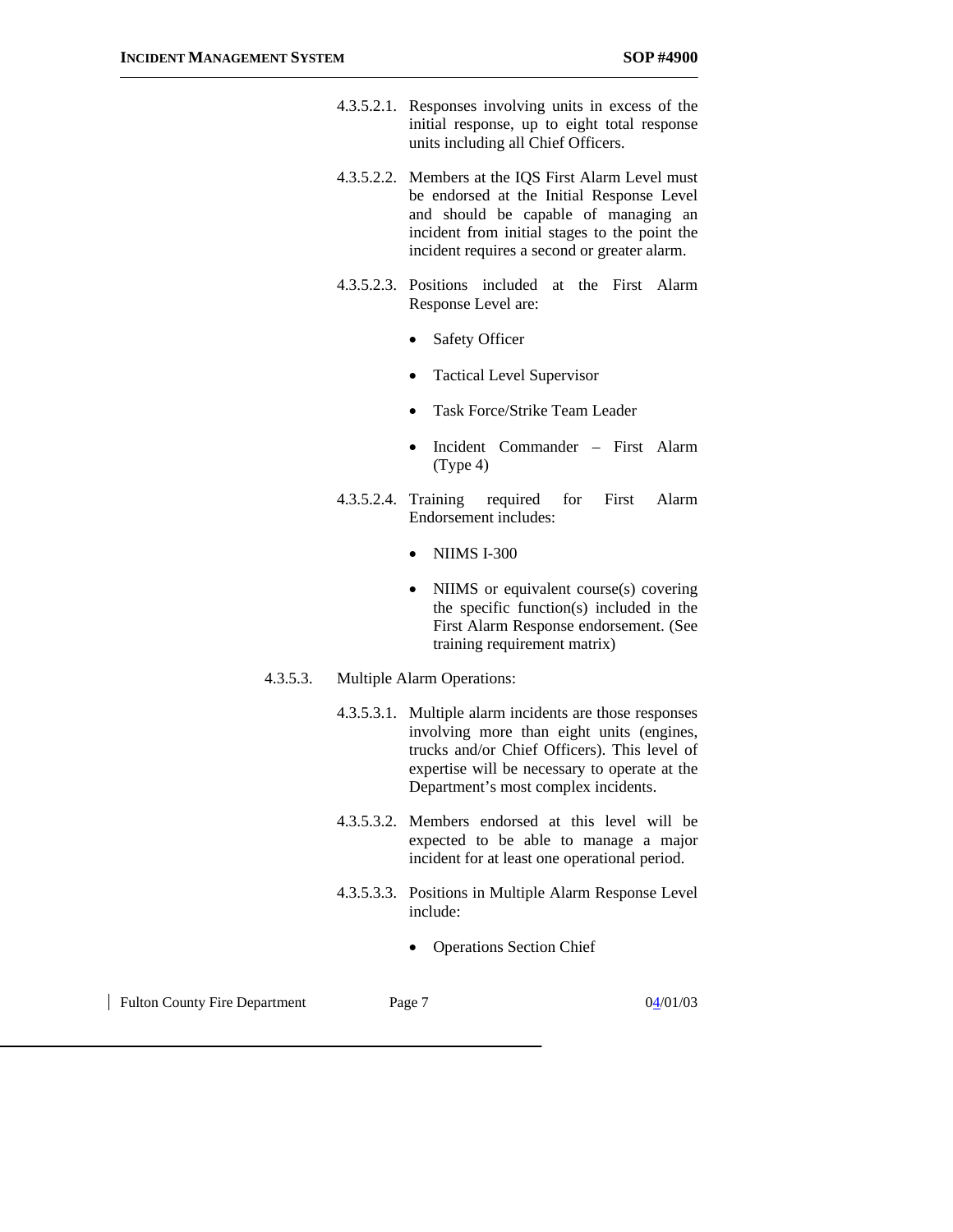- Planning Section Chief/Unit Leaders
- Logistics Section Chief/Unit Leaders
- **Liaison Officer**
- Agency Representative
- Incident Commander Multiple Alarm (Type 3)
- 4.3.5.3.4. Training required for Multiple Alarm Response Level endorsement includes:
	- NIIMS I-400
	- NIIMS or equivalent course(s) covering the specific function(s) included in the First Alarm Response endorsement. (see training requirements matrix)

### 4.3.5.4. Assessment:

- 4.3.5.4.1. Members will be assessed, both in writing and practical, prior to being endorsed at each level. Members may be endorsed for individual portions of an endorsement level at their request.
- 4.3.5.4.2. A candidate for endorsement must be evaluated, in writing, by successful completion of a written test for the position administered by a proctor approved by the Training Division.
- 4.3.5.4.3. While completing the Task Book:
	- A candidate, who has successfully completed the written test for an individual portion of an endorsement level, shall be allowed to serve in the capacity of the position for no longer than six months.
	- If the Task Book is not completed within the six-month period, the member will be removed from acting privileges.

Fulton County Fire Department Page 8 04/01/03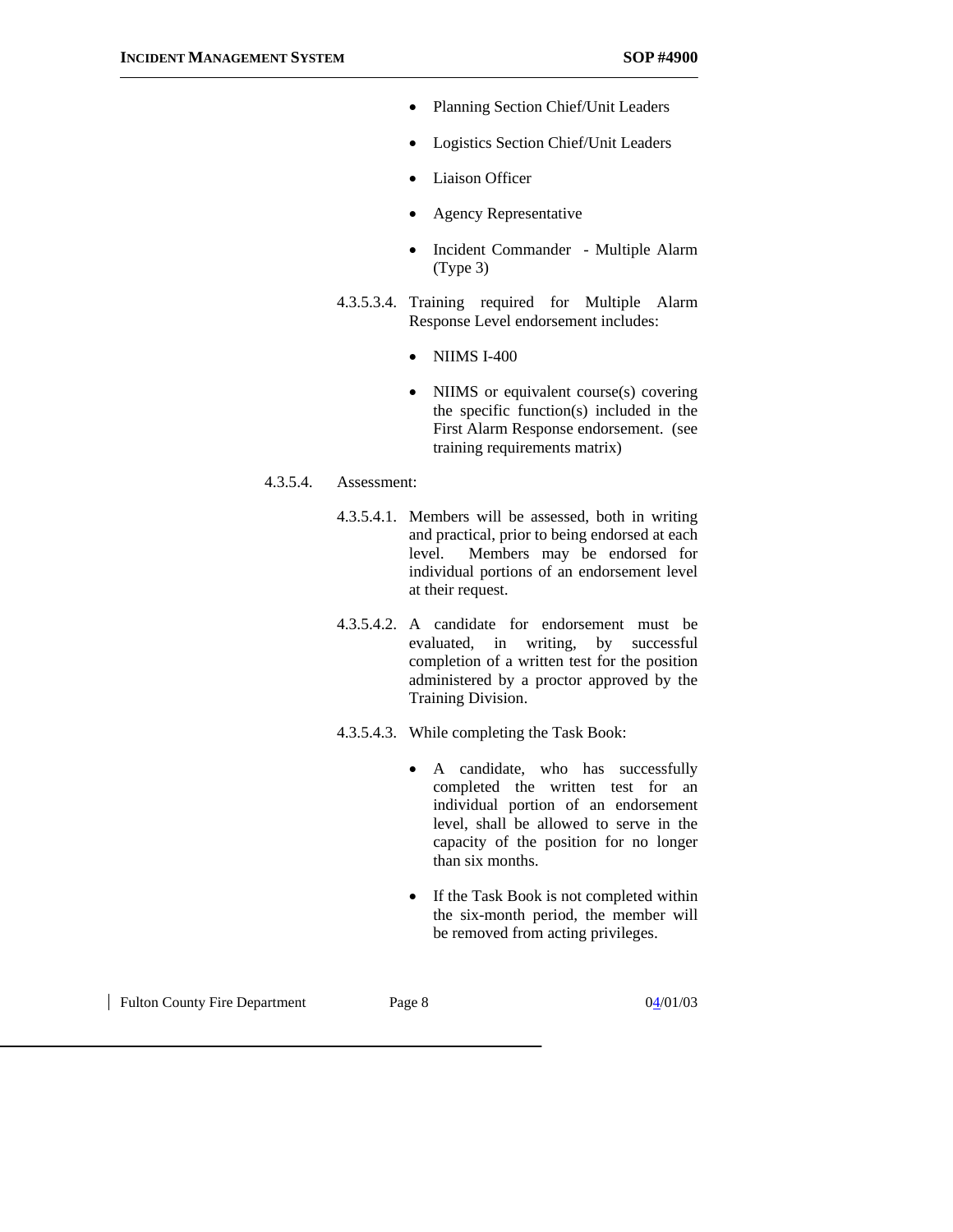- 4.3.5.4.4. If the candidate does not complete the Task Book in one year, the Deputy Chief of Safety and Member Services will recommend a course of action to the Fire Chief that may include retaking all or portions of the training for which the person is attempting to be qualified.
- 4.3.5.4.5. Candidates will be issued a Task Book for the position at their request. A member who has achieved the level of endorsement sought by the candidate will conduct assessments of endorsement candidates in the field.
- 4.3.5.4.6. Completed Task Books will be forwarded to the Training Division for inclusion in the member's training records.
- 4.3.5.4.7. Members who are able to achieve recognition in the NIIMS Qualification System process will be given automatic endorsement for the position they are recognized in NIIMS.
- 4.3.5.4.8. Members already in a given rank in a permanent capacity will be considered qualified by virtue of the competition for the permanent position they hold.

#### 4.3.5.5. Continuing Education:

- 4.3.5.5.1. Once a member has received an endorsement for any of the three levels of response, they will be expected to attend a minimum number of hours of continuing education per year as follows:
	- Initial Response- 8 hours
	- First Alarm Response 24 hours
	- Multiple Alarm Response 32 hours
- 4.3.5.5.2. Up to 25% of a member's continuing education may be actual incidents when a member functions in an IMS capacity for which they are qualified.

| Fulton County Fire Department | Page 9 | 04/01/03 |
|-------------------------------|--------|----------|
|                               |        |          |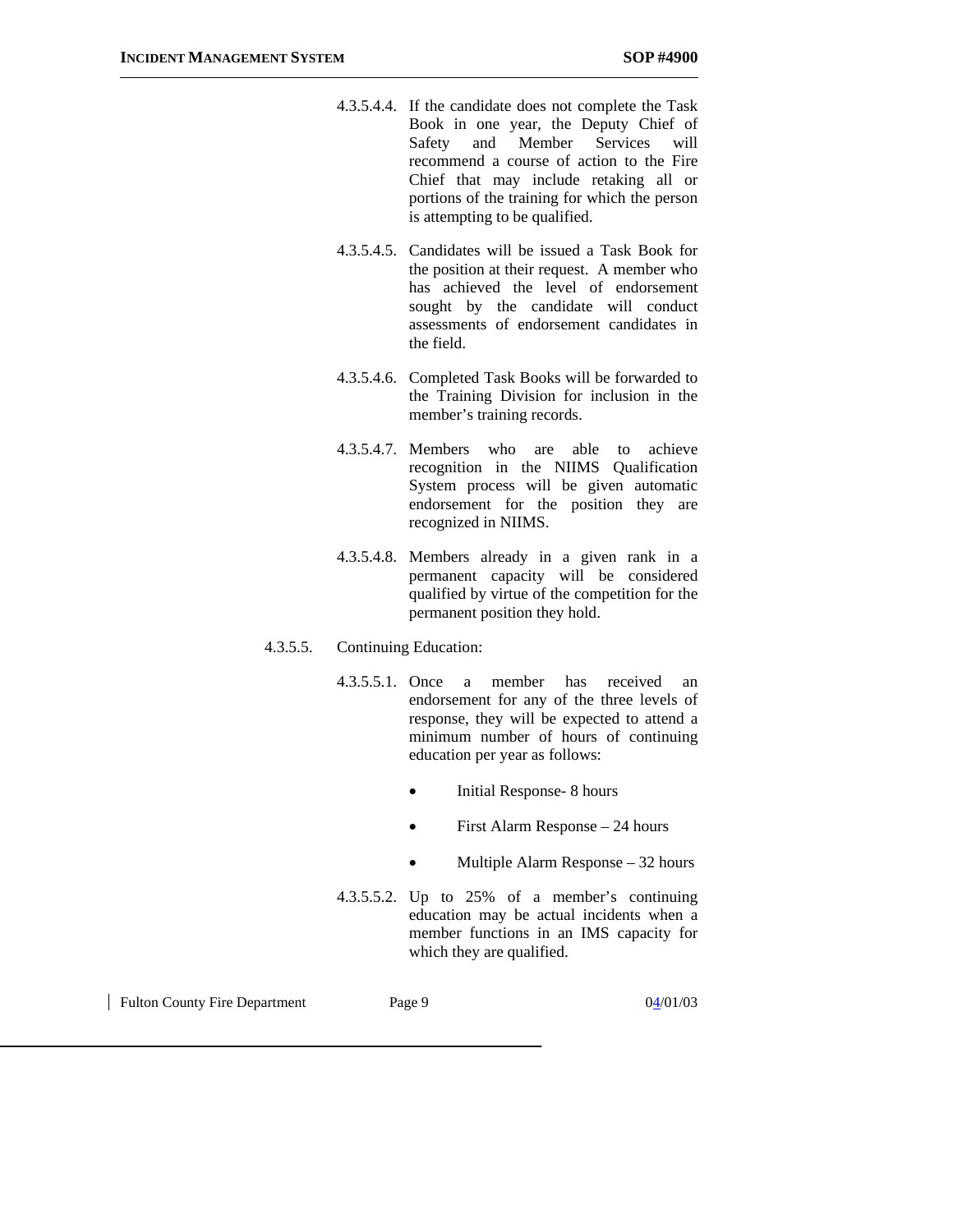#### 4.4. IMS Reference Manuals:

- 4.4.1. Each fire station and administrative office shall have available to all members copies of the following:
	- 4.4.1.1. Model Procedures Guide for Structural Firefighting
	- 4.4.1.2. Model Procedures Guide for Emergency Medical Incidents
	- 4.4.1.3. Model Procedures Guide for Hazardous Materials Incidents
	- 4.4.1.4. Model Procedures Guide for Structural Collapse/US&R Incidents
	- 4.4.1.5. Model Procedures Guide for High Rise Firefighting
	- 4.4.1.6. Model Procedures Guide for Wildland/Urban Interface
	- 4.4.1.7. National ICS Curriculum
		- 4.4.1.7.1. I-100 Introduction to Incident Command
		- 4.4.1.7.2. I-200 Basic Incident Command
		- 4.4.1.7.3. I-300 Intermediate Incident Command
		- 4.4.1.7.4. I-400 Advanced Incident Command (Chief Officers only)
- 4.4.2. Any references related to the Fulton County Fire Department Incident Management System that are utilized for promotional processes shall be taken from this list of references.

#### 4.5. Supporting Technology

- 4.5.1. The Fire Department will actively seek to utilize incident management technology that supports the IMS.
- 4.5.2. Only technologies that can demonstrate consistence or compliance with the Fulton County Fire Department IMS will be utilized.
- 4.6. Implementation:
	- 4.6.1. Sections 1.1 through 4.1 and 4.5 of this procedure shall begin December 1, 2001.
	- 4.6.2. Section 4.2 of this procedure shall begin January 1, 2002.

| <b>Fulton County Fire Department</b> | Page 10 | 04/01/03 |
|--------------------------------------|---------|----------|
|                                      |         |          |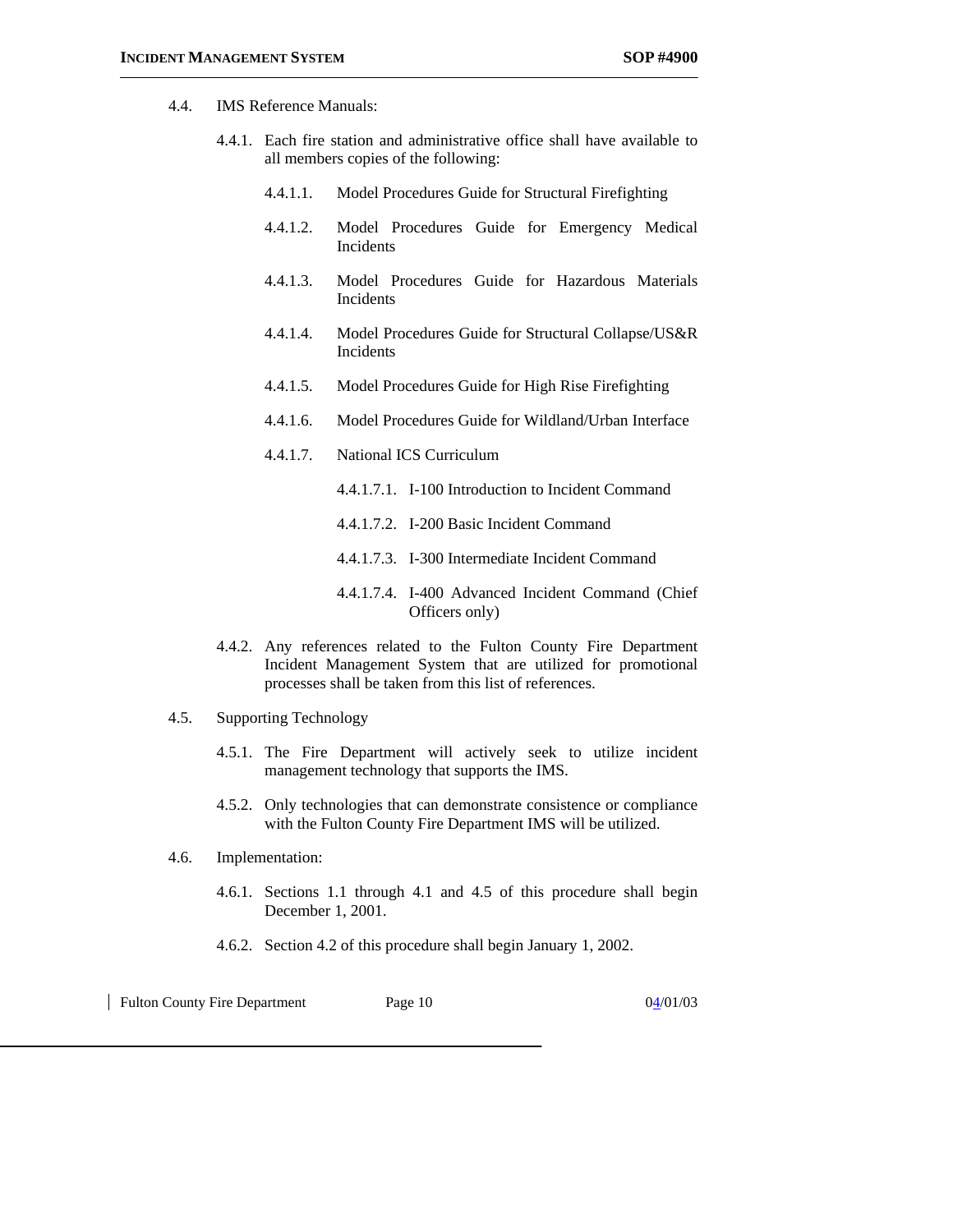- 4.6.3. Section 4.3 of this procedure shall be implemented as follows:
	- 4.6.3.1. Any member who serves in the capacity of an Acting Company Officer, or higher, will be required to have completed all training and written assessment necessary to be qualified at the Initial Response level by January 1, 2003.
	- 4.6.3.2. Assessment portion of this procedure shall be implemented January 1, 2003.
	- 4.6.3.3. Any member who serves in the capacity of an Acting Chief Officer shall be required to be qualified at the First Alarm Response Level by December 31, 2003.
	- 4.6.3.4. The continuing education portion of this procedure will begin January 1, 2003 and shall be recorded on a calendar year basis.
	- 4.6.3.5. Members shall be required to maintain their continuing education to maintain qualification effective January 1, 2004.
	- 4.6.3.6. Qualification at the following levels will be a prerequisite for promotion effective January 1, 2005:
		- 4.6.3.6.1. A member must be qualified at the First Alarm Response Level to participate in the promotional process for Fire Captain.
		- 4.6.3.6.2. A Fire Captain must be qualified at the Multiple Alarm Level to participate in the promotional process for Fire Battalion Chief.
- 4.6.4. Section 4.4 of this policy shall be effective June 30, 2002.

#### **5.0 Reference**

- 5.1.1. CFR 1910.120 OSHA requirement for IMS at all hazardous material incidents.
- 5.1.2. NFPA 1500 Standard for Fire Department Occupational Safety and Health Program.
- 5.1.3. NFPA 1561 Standard Emergency Services Incident Management System.

Fulton County Fire Department Page 11 04/01/03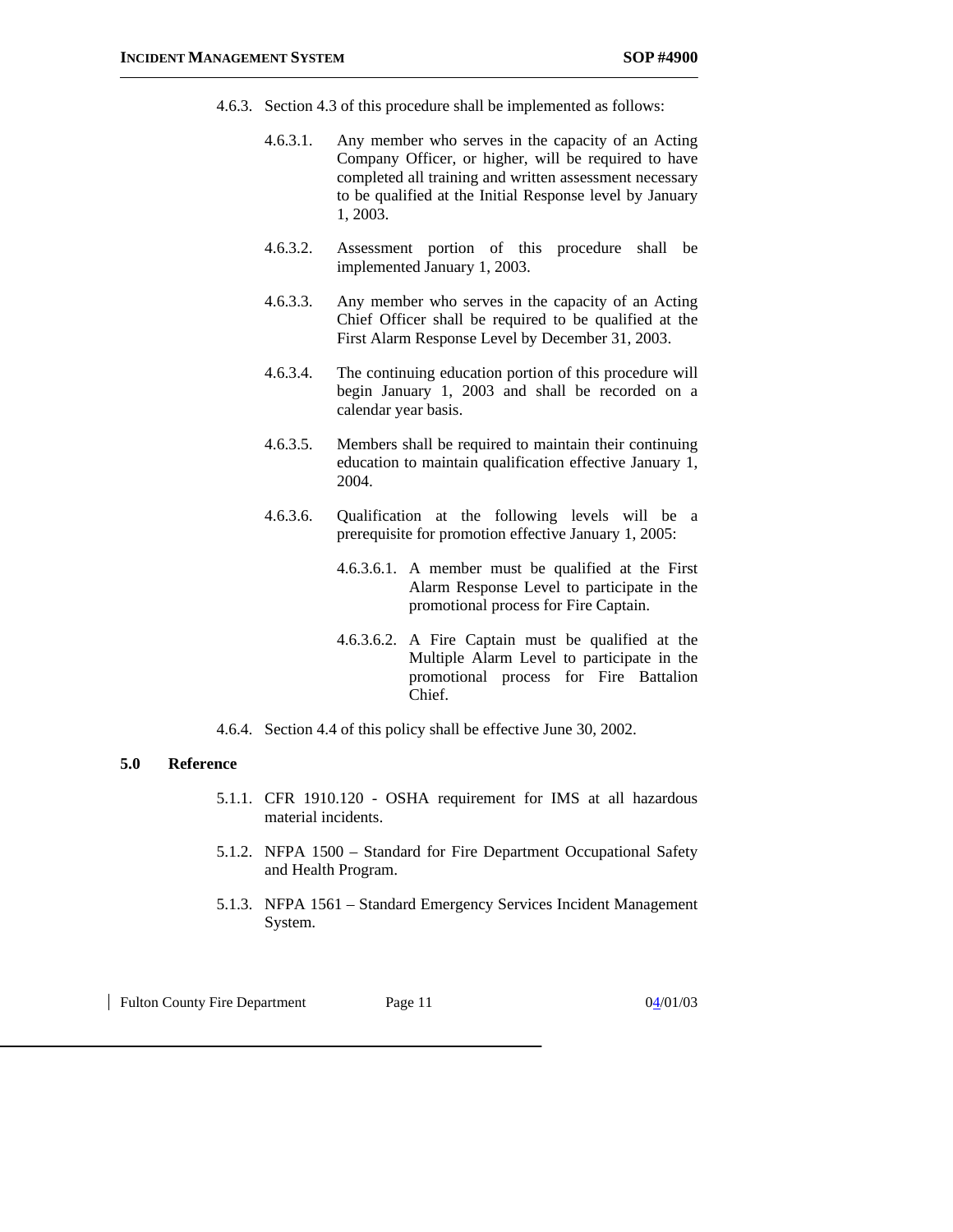**6.0 Appendix –** N/A

| Fulton County Fire Department Page 12 04/01/03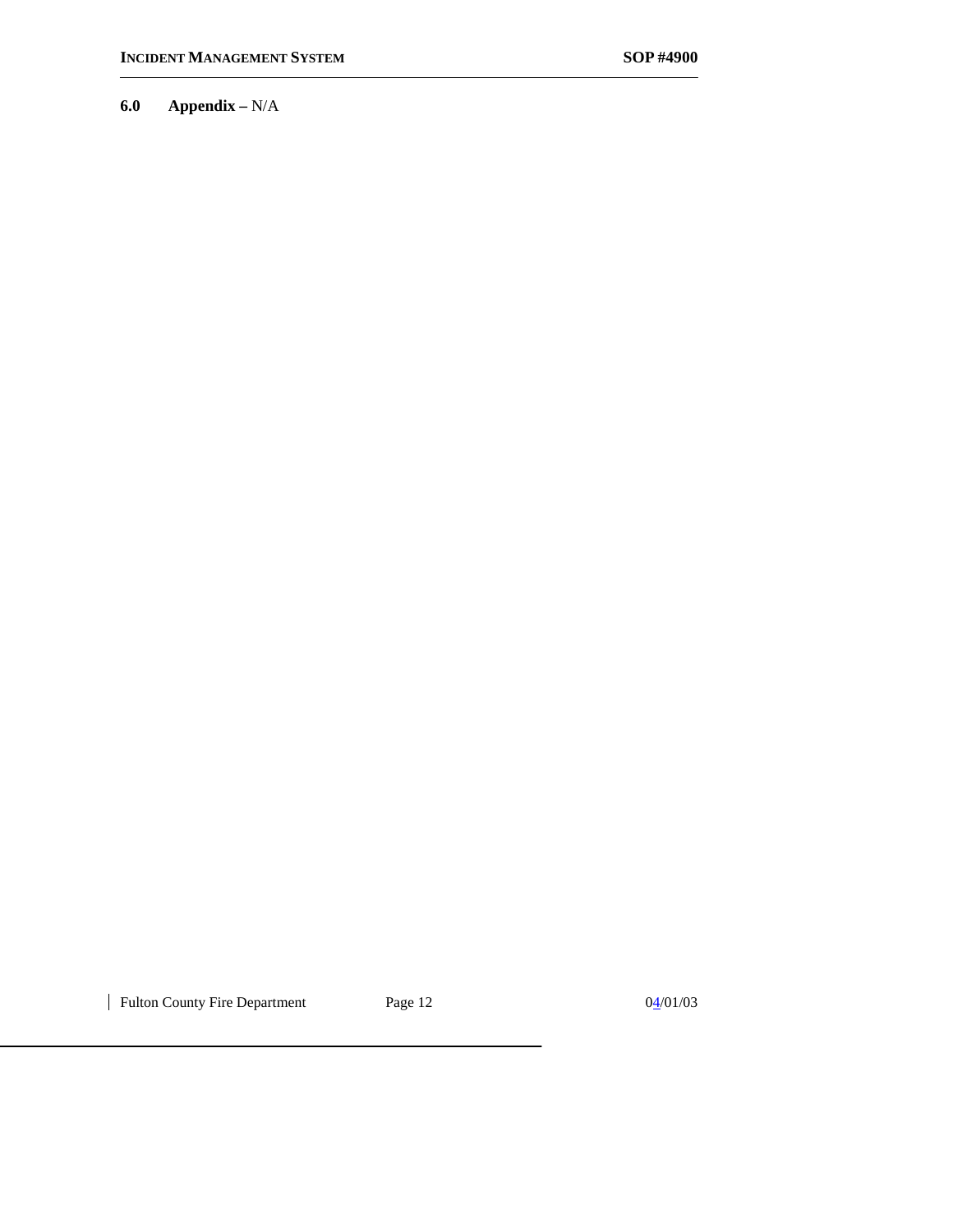## **Command**

## Incident Commander Type 5 (Initial Alarm)

| Must Be Qualified As: | Training Required:                     | Hours          |
|-----------------------|----------------------------------------|----------------|
|                       |                                        |                |
| Base/Camp Manager     | <b>Basic Incident Command System</b>   | 12             |
|                       | <b>Building Construction</b>           | 8              |
|                       | <b>Customer Service</b>                | $\overline{4}$ |
|                       | Fire Operations in the Urban Interface | 32             |
|                       | Hazardous Materials Operations         | 8              |
|                       | Managing Company Level Tactics         | 16             |
|                       | <b>NFIRS</b> Reporting                 | 4              |
|                       | Supervision/Leadership                 | 24             |
|                       | Simple Triage and Rapid Transportation | 4              |
|                       | <b>Technical Rescue Awareness</b>      | 4              |
|                       | <b>Terrorism Awareness</b>             | 4              |
|                       |                                        | 120            |

## Incident Commander Type 4 (First Alarm)

| Must Be Qualified As:              | Training Required:                   | Hours |
|------------------------------------|--------------------------------------|-------|
| Incident Commander (Initial Alarm) | Intermediate Incident Command System | 27    |
| Division/Group Supervisor          | Incident Commander Type 4            | 16    |
| Strike Team/Task Force Leader      |                                      |       |
| Safety Officer Type 2              |                                      |       |
|                                    |                                      | 43    |

## Incident Commander Type 3 (Multiple Alarm)

| Must Be Qualified As:           | Training Required:                      | Hours |
|---------------------------------|-----------------------------------------|-------|
| <b>Operations Section Chief</b> | <b>Advanced Incident Command System</b> | 22    |
| <b>Planning Section Chief</b>   | Incident Commander Type 3               | 16    |
| Logistics Section Chief         |                                         |       |
|                                 |                                         | 38    |

Fulton County Fire Department Page 13 04/01/03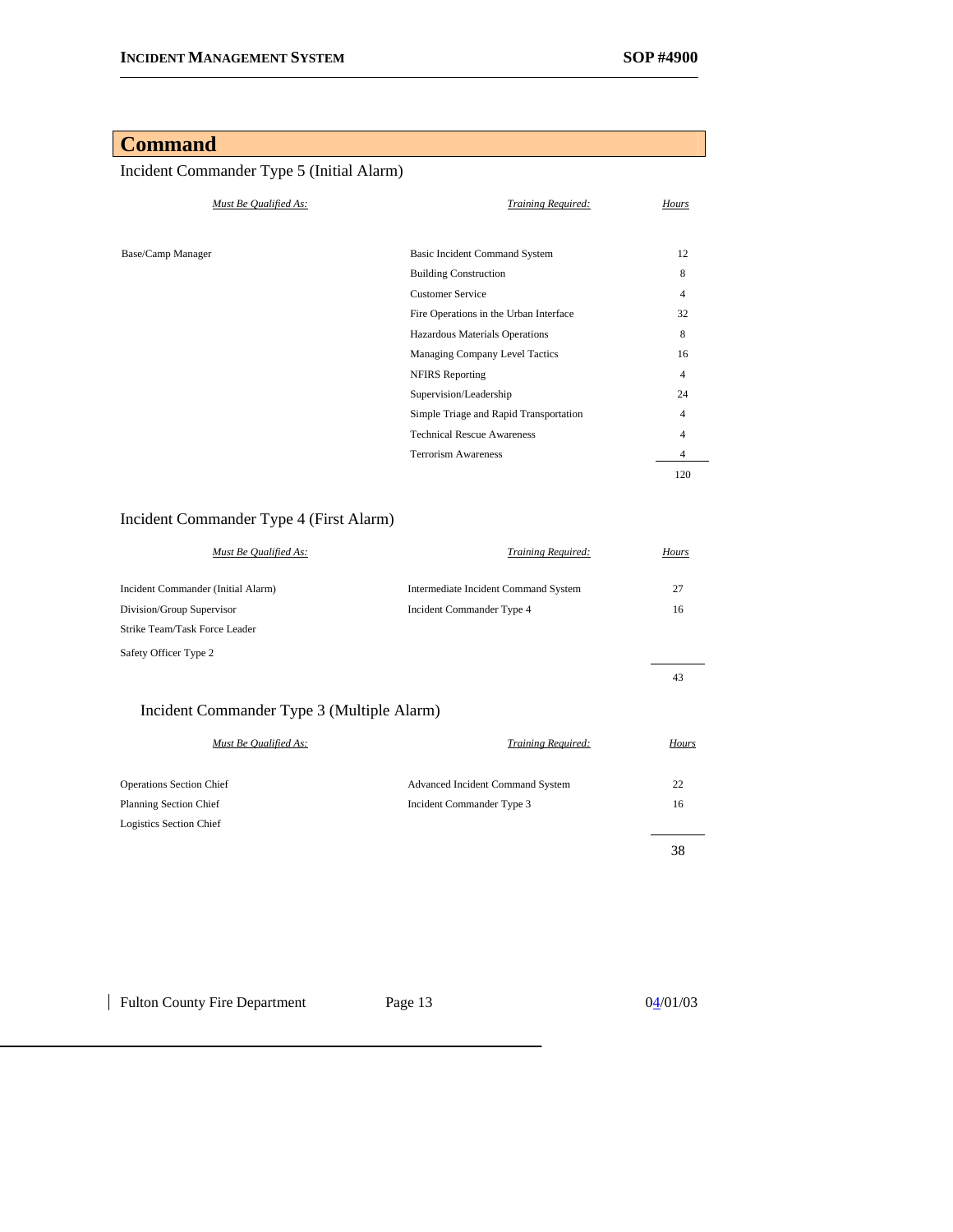| Liaison Officer                     |                                       |              |
|-------------------------------------|---------------------------------------|--------------|
| Must Be Qualified As:               | <b>Training Required:</b>             | <b>Hours</b> |
| Incident Commander (Multiple Alarm) | <b>Accumulation of Qualifications</b> | $\mathbf{0}$ |
| <b>Agency Representative</b>        |                                       |              |
| Must Be Qualified As:               | Training Required:                    | Hours        |
| Incident Commander (Multiple Alarm) | <b>Accumulation of Qualifications</b> | 0            |
| Safety Officer Type 3               |                                       |              |
| Must Be Qualified As:               | <b>Training Required:</b>             | Hours        |
| Incident Commander (First Alarm)    | Safety Officer 3 - Structural         | 16           |

| Fulton County Fire Department Page 14 04/01/03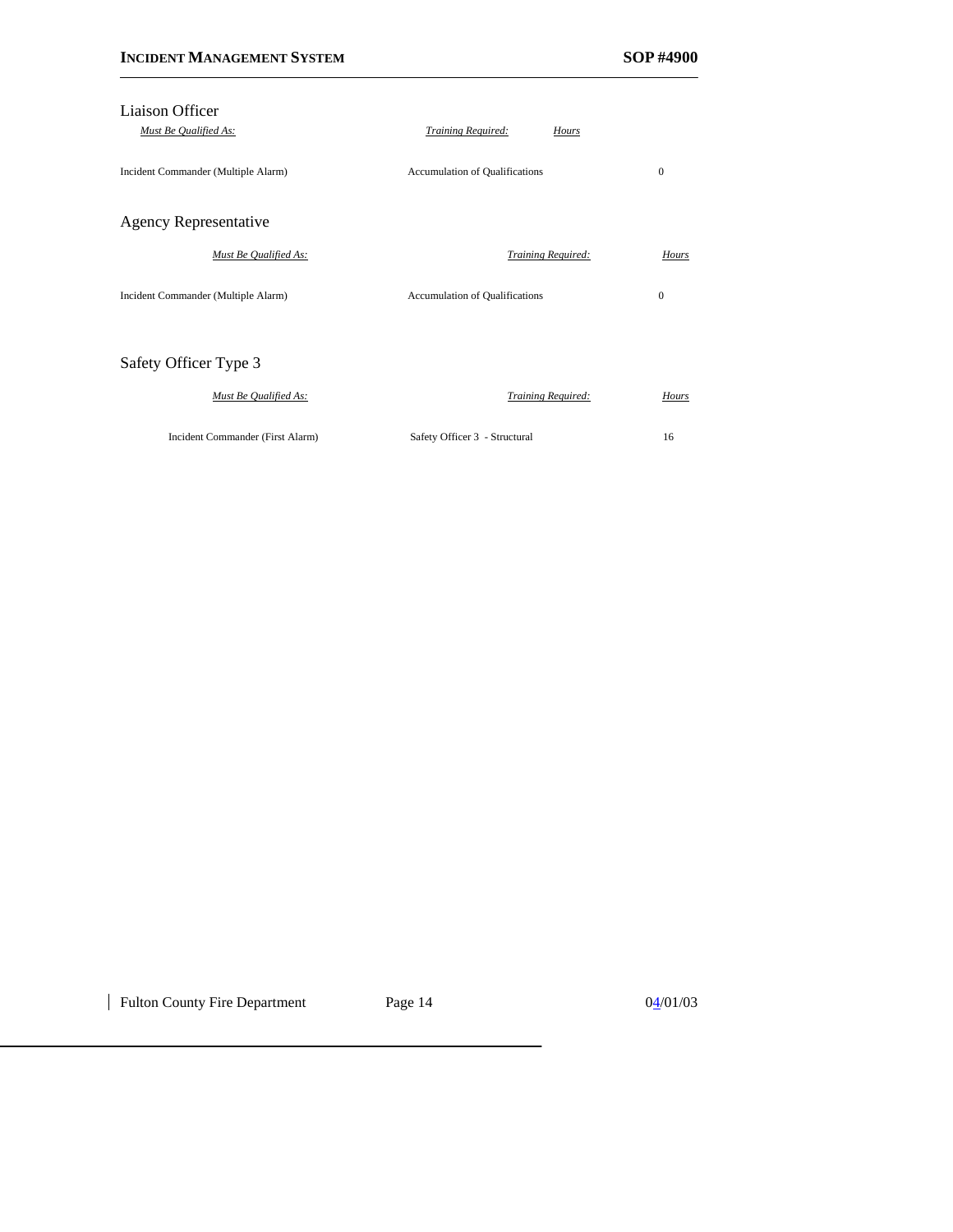# **Operations** Division/Group Supervisor *Must Be Qualified As: Training Required: Hours* Strike Team/Task Force Leader Division/Group Supervisor 20 Strike Team/Task Force Leader *Must Be Qualified As: Training Required: Hours* Incident Commander (First Alarm) Task Force/Strike Team Leader 24 Operations Section Chief Type 2 *Must Be Qualified As: Training Required: Hours* Incident Commander (First Alarm) Operations Section Chief 16

| Fulton County Fire Department Page 15 04/01/03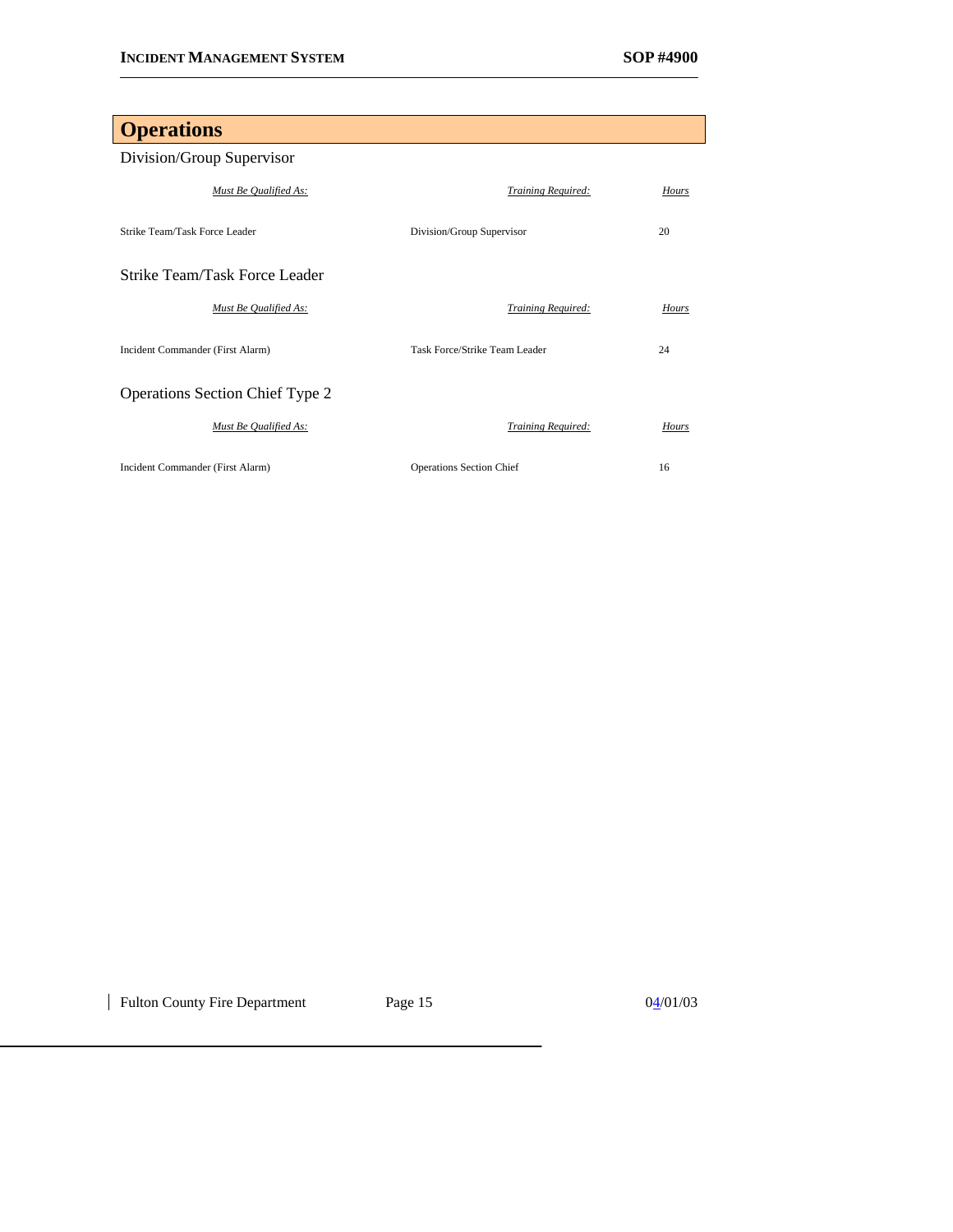## **Planning** Documentation Unit Leader *Must Be Qualified As: Training Required: Hours* None Required **No Specific Training Required** 0 Resource Unit Leader *Must Be Qualified As: Training Required: Hours* Status/Check In Recorder Resources Unit Leader 20 Situation Unit Leader *Must Be Qualified As: Training Required: Hours* Strike Team Leader Situation Unit Leader 24 Status/Check-In Recorder *Must Be Qualified As: Training Required: Hours* None Required Status/Check In Recorder 16 Planning Section Chief – Type 2 *Must Be Qualified As: Training Required: Hours* Situation Unit Leader Advanced Incident Command System 22 Resource Unit Leader Planning Section Chief 20 Documentation Unit Leader 42

| Fulton County Fire Department Page 16 04/01/03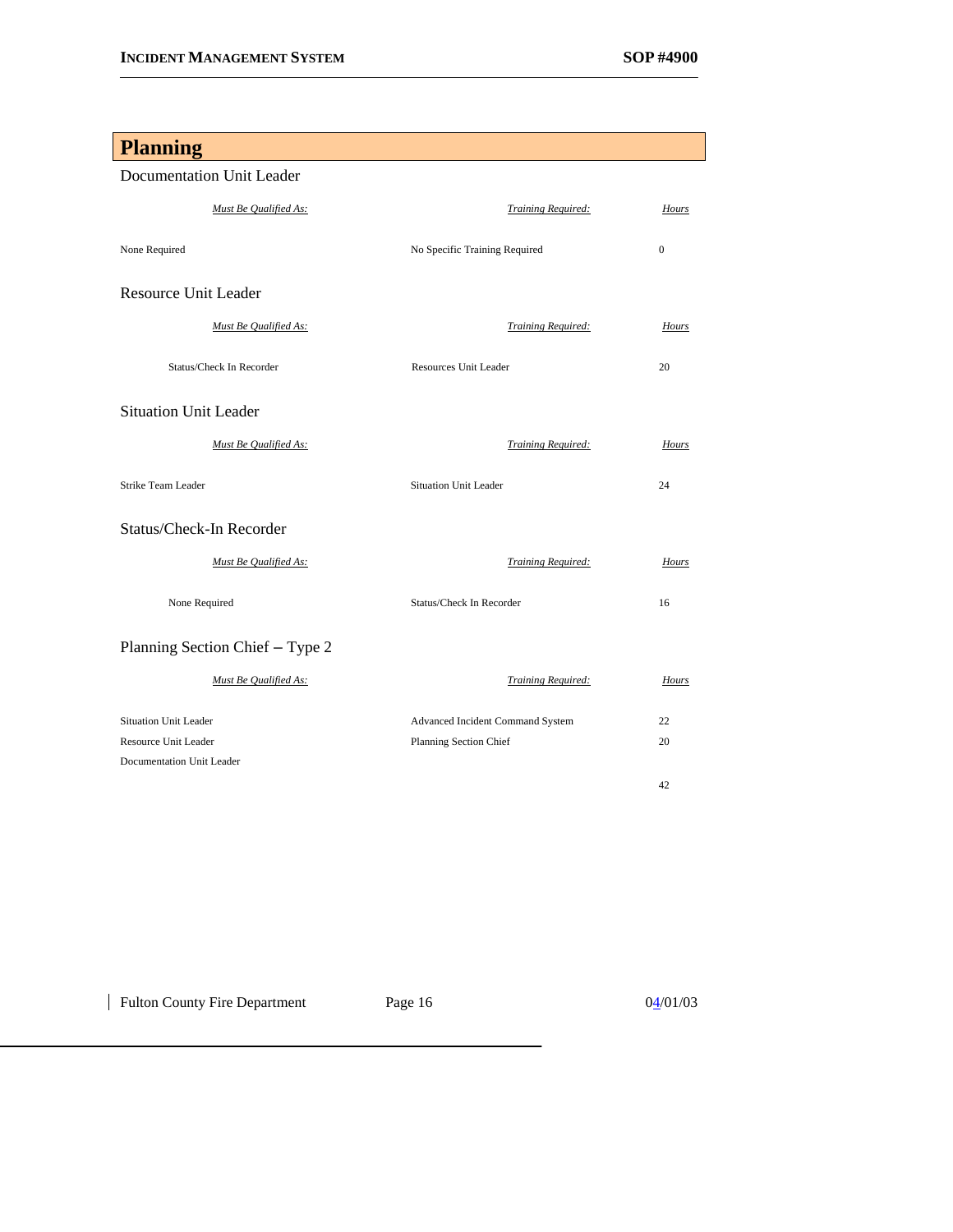$0\frac{4}{01}$ 

| <b>Logistics</b>                                          |                               |                |
|-----------------------------------------------------------|-------------------------------|----------------|
| Base/Camp Manager                                         |                               |                |
| Must Be Qualified As:                                     | <b>Training Required:</b>     | Hours          |
| None Required                                             | Base/Camp Manager             | $\overline{4}$ |
| <b>Ordering Manager</b>                                   |                               |                |
| Must Be Qualified As:                                     | <b>Training Required:</b>     | Hours          |
| None required                                             | Self Study                    | $\overline{c}$ |
| Receiving/Distribution Manager                            |                               |                |
| Must Be Qualified As:                                     | <b>Training Required:</b>     | Hours          |
| None required                                             | Self Study                    | $\overline{c}$ |
| <b>Facilities Unit Leader</b>                             |                               |                |
| Must Be Qualified As:                                     | Training Required:            | Hours          |
| Base/Camp Manager                                         | <b>Facilities Unit Leader</b> | 28             |
| <b>Medical Unit Leader</b>                                |                               |                |
| Must Be Qualified As:                                     | Training Required:            | Hours          |
| <b>Emergency Medical Technician</b>                       | Medical Unit Leader           | 20             |
| Supply Unit Leader                                        |                               |                |
| Must Be Qualified As:                                     | <b>Training Required:</b>     | Hours          |
| <b>Ordering Manager</b><br>Receiving/Distribution Manager | Supply Unit Leader            | 16             |

| Fulton County Fire Department | Page 17 |  |
|-------------------------------|---------|--|
|-------------------------------|---------|--|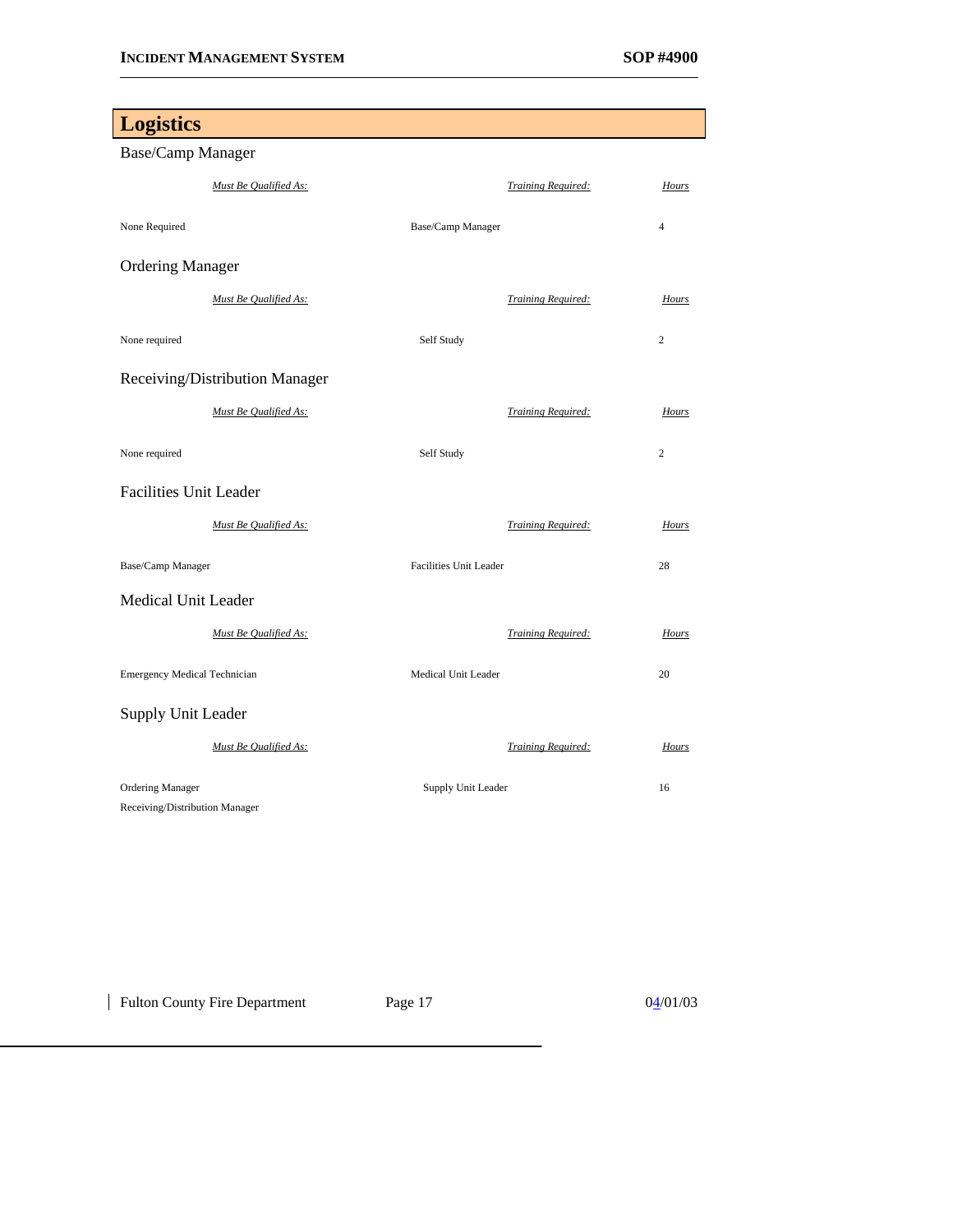## Logistics Section Chief – Type 2

| Must Be Qualified As:      | Training Required:                      | Hours |
|----------------------------|-----------------------------------------|-------|
| Facilities Unit Leader     | <b>Advanced Incident Command System</b> | 22    |
| Ground Support Unit Leader | Logistics Section Chief                 | 16    |
| Supply Unit Leader         |                                         |       |
| Medical Unit Leader        |                                         | 38    |
|                            |                                         |       |

| Fulton County Fire Department Page 18 04/01/03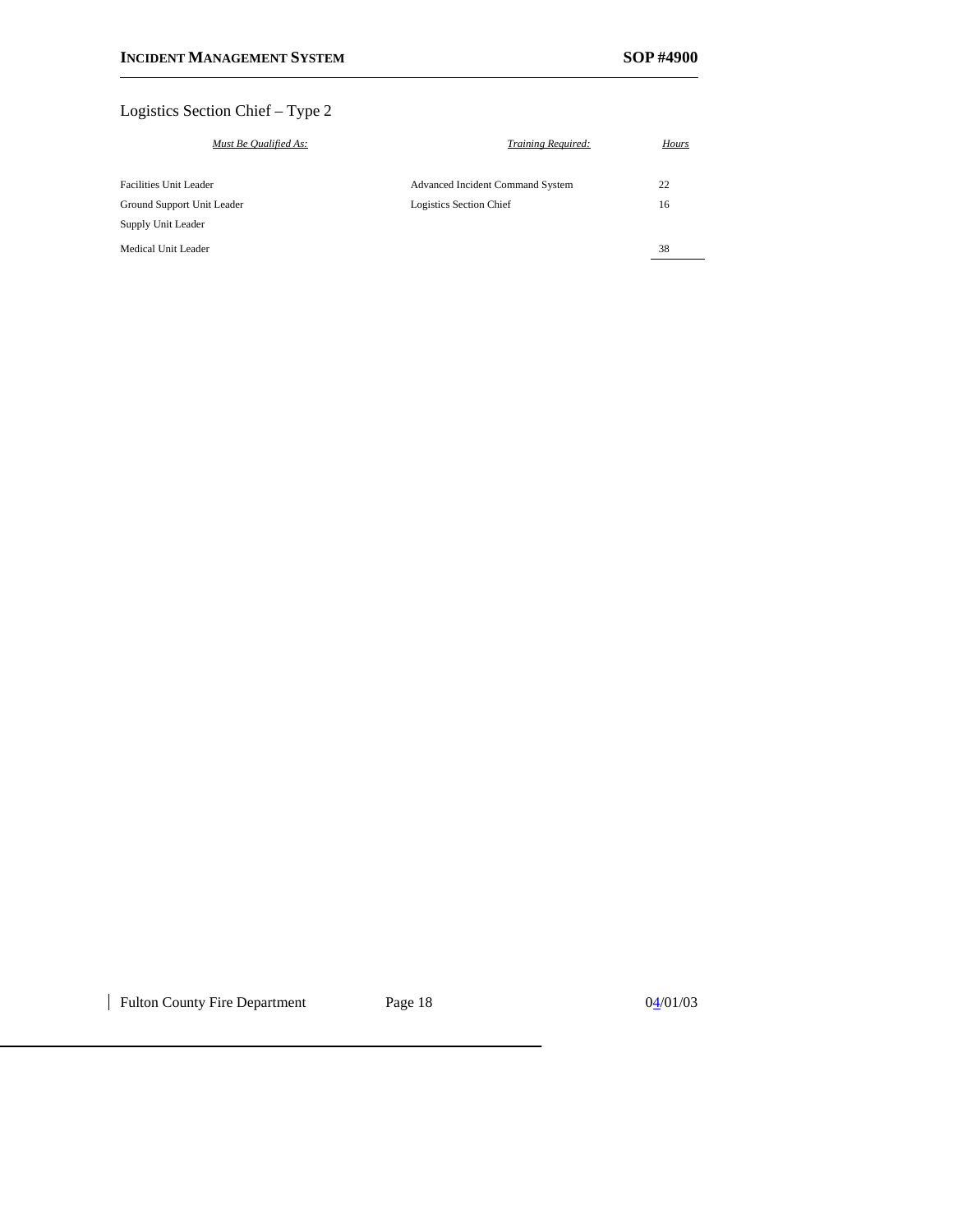## **Finance/Administration**

## Claims Specialist

| Must Be Qualified As:                                   | <b>Training Required:</b>                | Hours        |
|---------------------------------------------------------|------------------------------------------|--------------|
| None Required                                           | Finance/Administration (All) Unit Leader | 32           |
| Compensation for Injury Specialist                      |                                          |              |
| Must Be Qualified As:                                   | Training Required:                       | Hours        |
| None Required                                           | Finance/Administration (All) Unit Leader | 32           |
| Compensation/Claims Unit Leader                         |                                          |              |
| Must Be Qualified As:                                   | Training Required:                       | Hours        |
| Claims Specialist<br>Compensation for Injury Specialist | Accumulation of Qualifications           | $\mathbf{0}$ |
| <b>Cost Unit Leader</b>                                 |                                          |              |
| Must Be Qualified As:                                   | Training Required:                       | Hours        |
| None Required                                           | Finance/Administration (All) Unit Leader | 32           |
| <b>Personnel Time Recorder</b>                          |                                          |              |
| Must Be Qualified As:                                   | Training Required:                       | Hours        |
| None Required                                           | Finance/Administration (All) Unit Leader | 32           |
| Time Unit Leader                                        |                                          |              |
| Must Be Qualified As:                                   | Training Required:                       | Hours        |
| Personnel Time Recorder                                 | <b>Accumulation of Qualifications</b>    | $\mathbf{0}$ |

| Fulton County Fire Department Page 19 04/01/03